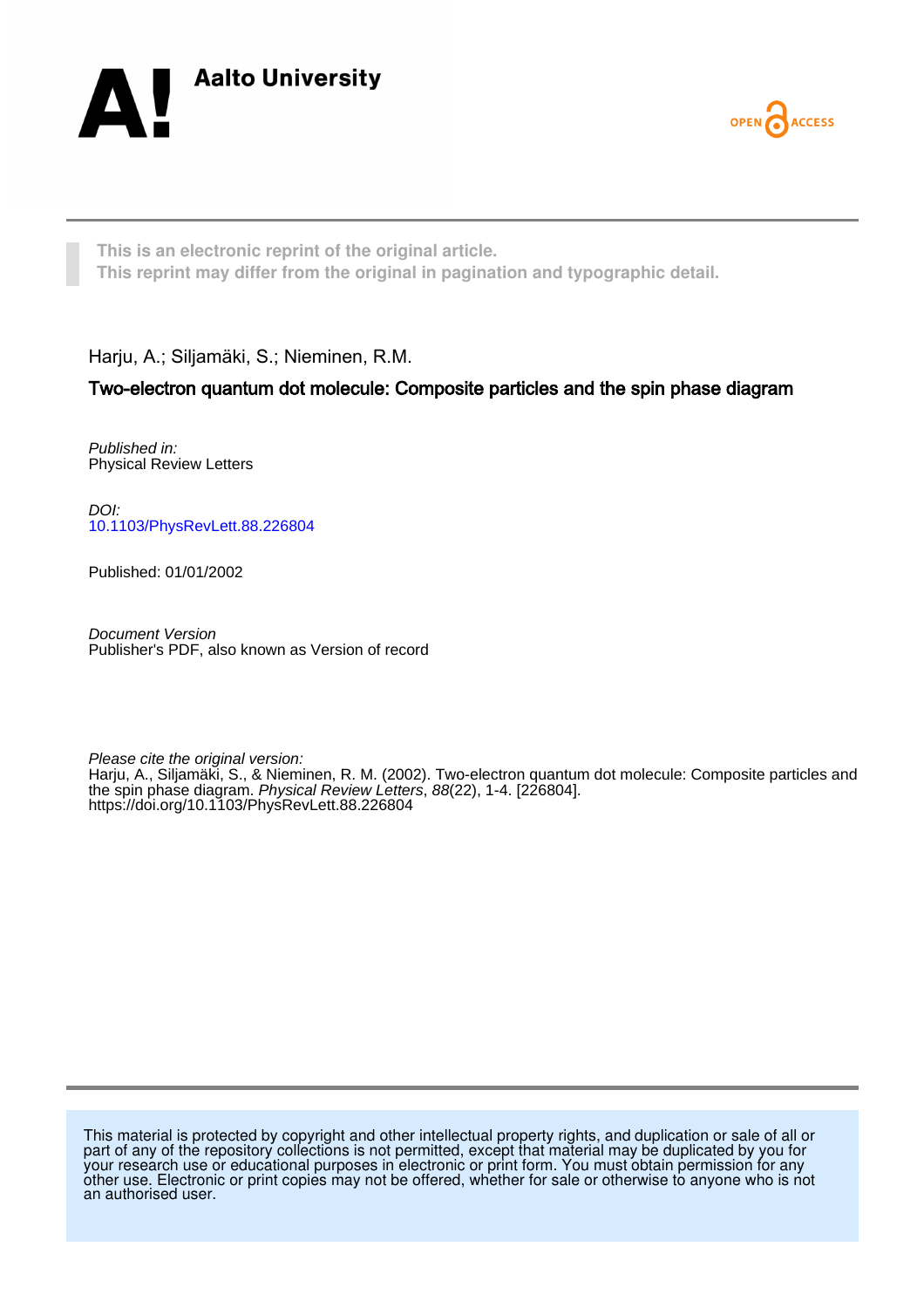## **Two-Electron Quantum Dot Molecule: Composite Particles and the Spin Phase Diagram**

A. Harju, S. Siljamäki, and R. M. Nieminen *Laboratory of Physics, Helsinki University of Technology, P.O. Box 1100, 02015 HUT, Finland* (Received 7 January 2002; published 20 May 2002)

We study a two-electron quantum dot molecule in a magnetic field by the direct diagonalization of the Hamiltonian matrix. The ground states of the molecule with the total spin  $S = 0$  and  $S = 1$  provide a possible realization for a qubit of a quantum computer. Switching between the states is best achieved by changing the magnetic field. Based on an analysis of the wave function, we show that the system consists of composite particles formed by an electron and flux quanta attached to it. This picture can also be used to explain the spin phase diagram.

DOI: 10.1103/PhysRevLett.88.226804 PACS numbers: 73.21.La, 71.10.–w

The progress in semiconductor technology has opened a rich field of studies focused on the fundamental electronelectron interactions and quantum effects in artificial atoms and molecules [1]. The most striking feature of twodimensional semiconductor quantum dots (QD) and quantum dot molecules (QDM) is that the correlation and magnetic field effects are greatly enhanced compared with their normal counterparts. This results in a rich variety of phenomena in lateral QDMs that have recently been investigated experimentally and theoretically; see, for example, Refs. [2–8]. Also the system parameters can easily be changed, unlike in real atoms and molecules where the parameters are natural constants. The controllable parameters make it possible to tailor the semiconductor structures and, for example, to switch between different ground states.

In this Letter we concentrate on a two-electron QDM consisting of two laterally coupled QDs. It has previously been studied, for example, in Refs. [6–9], but unlike these studies, we treat the electron correlations accurately. Our results show that these correlation effects are significant, as they result in new physical phenomena not seen in the previous works. An example of our interesting findings is that the system naturally consists of composite particles of electrons and flux quanta as in the composite-fermion theory [10].

In addition to the interesting and fundamental correlation and quantum effects, this system is very important as a candidate for the gate of a quantum computer [7,8]. A central idea is to use the total spin (*S*) of the two-electron QDM as a qubit. The ground state spin of the QDM can be either  $S = 0$  or  $S = 1$ . One of the aims of this Letter is to study the regions of  $S = 0$  and  $S = 1$  states as a function of the important system parameters in their realistic range, beyond the approximations of Refs. [7,8] where a change in *S* was found when the magnetic field *B* was varied. We find a similar crossing at weak *B*, but also a reappearance of the  $S = 0$  ground state at larger *B*. This is caused by the correlation effects that are treated accurately in our many-body approach.

We model the two-electron QDM by a 2D Hamiltonian

$$
H = \sum_{i=1}^{2} \left( \frac{(-i\hbar \nabla_i - \frac{e}{c} \mathbf{A})^2}{2m^*} + V_c(\mathbf{r}_i) \right) + \frac{e^2}{\epsilon r_{12}}, \quad (1)
$$

where  $V_c$  is the external confining potential, for which we use the one of Ref. [6], namely,  $\frac{1}{2}m^*\omega_0^2$  min $\{(x$  $d/2$ <sup>2</sup> + *y*<sup>2</sup>,  $(x + d/2)$ <sup>2</sup> + *y*<sup>2</sup>. This potential separates to two QDs at large interdot distances  $d$ , and with  $d = 0$ it simplifies to one parabolic QD. We use GaAs material parameters  $m^*/m_e = 0.067$  and  $\epsilon = 12.4$ , and the confinement strength  $\hbar\omega_0 = 3.0$  meV. **A** is the vector potential of the magnetic field (along the *z* axis) taken in the symmetric gauge. One should note that the Hamiltonian is spin-free, and the Zeeman coupling  $E_Z = g^* \mu_B B S_z$ (with  $g^* = -0.44$  for GaAs) of the magnetic field to  $S_z$ can be taken into account afterwards. The eigenstates of the single-particle part of Eq. (1) are easily obtained as expansions

$$
\psi(\mathbf{r}) = \sum_{i} \alpha_i \phi_i(\mathbf{r}) = \sum_{i} \alpha_i x^{n_{x,i}} y^{n_{y,i}} e^{-r^2/2}, \qquad (2)
$$

where  $n_x$  and  $n_y$  are integers and  $\alpha_i$  is a complex coefficient. We have used the unit of length as in Ref. [11]. Figure 1 shows examples of the noninteracting charge densities, and Fig. 2 displays single-particle energies.

It is interesting to compare the localizing effect of *B* with the experimental findings of Brodsky *et al.* [3]. They see a clear splitting of the QDM electron droplet to smaller fragments by a strong *B*. As they work in a low-density limit (weak confinement), impurities can have a similar role as the potential minima in Fig. 1. The localization is also related to the formation of Wigner molecules in QDs [11], which happens in the low-density limit.

Similarly to the single-particle states, the full manybody wave function with total spin *S* can be expanded as

$$
\Psi_{S}(\mathbf{r}_{1}, \mathbf{r}_{2}) = \sum_{i \leq j} \alpha_{i,j} {\phi_{i}(\mathbf{r}_{1}) \phi_{j}(\mathbf{r}_{2})} + (-1)^{S} \phi_{i}(\mathbf{r}_{2}) \phi_{j}(\mathbf{r}_{1})}, \quad (3)
$$

which is symmetric for  $S = 0$  and antisymmetric for  $S = 1$ . Notice that the spin part of the wave function is not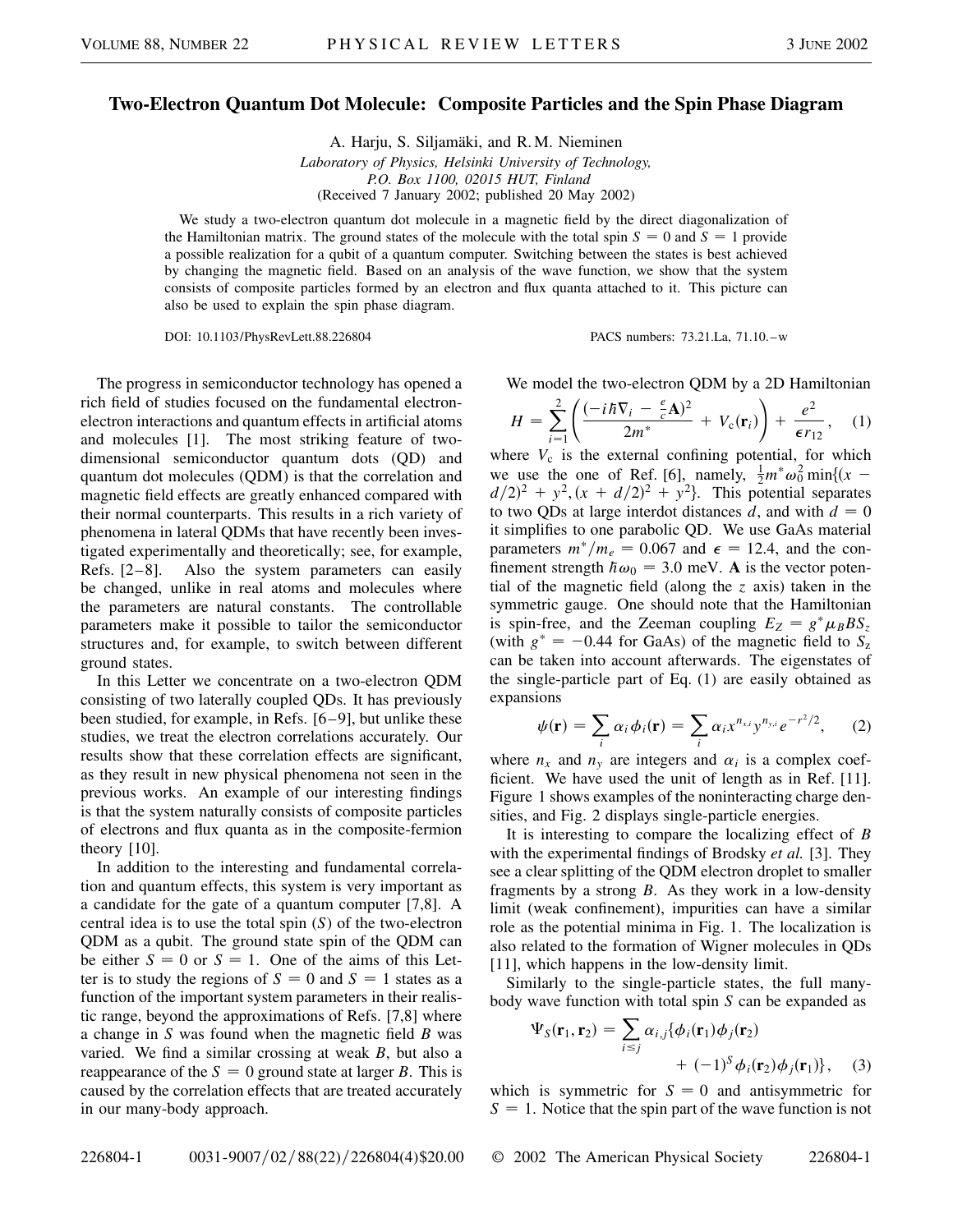

FIG. 1. Confinement potential  $V_c$  (dotted line) and noninteracting single-particle density  $|\psi|^2$  along  $y = 0$  for  $d = 40$  nm. The potential is in units of  $h\omega_0 = 3$  meV, and the maximum value of each  $|\psi|^2$  is scaled to unity. The confinement potential is parabolic in the *y* direction. One can see a localizing effect of large *d* and strong *B*.

explicitly written, and we work with spin-independent wave functions also below. The coefficient vector  $\alpha_l$  and the corresponding energy  $E_l$  for the *l*th eigenstate are found from a generalized eigenvalue problem where the Hamiltonian and overlap matrix elements can be calcu-



FIG. 2. Six lowest noninteracting single-particle energies as a function of *B*. The dotted lines are the normal Fock-Darwin states  $(d = 0)$ , and the solid ones are for  $d = 20$  nm. One can see that for  $d > 0$ , the energies are shifted down and that the level crossings occur at weaker *B*. At some of the level crossings a gap opens, such as the one for  $B \approx 1.75$  T,  $E \approx 7.4$  meV. This is due to the lower symmetry of the problem for  $d > 0$ . In general, there is a reasonable similarity between the two sets of energy levels. For sufficiently large *d*, the energies would converge to degenerate states of isolated dots. All states are on the lowest Landau level after  $B \approx 3$  T.

lated analytically. Details of the computational procedure will be published elsewhere [12]. As the basis functions we have used all the states with both  $n_x$  and  $n_y \leq n$  with  $n = 6$ , and we have checked the convergence by varying *n* for all values of *d*.

The energy difference  $\Delta E$  between the lowest  $S = 1$ and  $S = 0$  states is plotted in Figs. 3 and 4. The convergence of  $\Delta E$  can be seen in Fig. 4 for large d. One can see that for weak magnetic field values, the ground state has  $S = 0$ . We first concentrate on this regime. For  $B = 0$ the  $S = 0$  state remains lower with arbitrary *d*, see, e.g., Ref. [6] for a discussion of this exact property. However, there is a strong decrease in  $\Delta E$  as a function of *d*. This can be understood from the fact that very distant QDs interact only weakly and the energy difference of the two spin states is smaller. There is also a strong decrease in  $\Delta E$  as a function of *B* in the *S* = 0 state. For  $d = 0$ ,  $\Delta E$ is rather linear until the crossing to the  $S = 1$  state, but for  $d > 0$  the curves are rounded. The crossing point of the different ground states does not depend strongly on *d*; it changes only from 1.6 to 1.2 T as one moves from  $d = 0$ to 40 nm. Because of this, changing the total spin in an experimental setup is not easy by just changing *d*. On the other hand, around  $\Delta E = 0$ , the slope of  $\Delta E$  is rather large and changing *S* by *B* is the most natural choice. One can achieve a change of *S* also by changing the strength of  $V_c$ . This changes the ratio between the energies resulting from the confinement and electron-electron interaction. For a weak *V*c, the interactions are stronger and the transition occurs at weaker  $B$  value. Thus the change of the  $V_c$  can be seen as a change of the effective value of *B*.

The transition from the weak-*B*  $S = 0$  state to the  $S =$ 1 state is most simply explained by the fact that the energies of the two lowest single-particle states approach each other as *B* is made stronger (see Fig. 2). At some point this difference is smaller than the exchange energy, and



FIG. 3. Energy difference between triplet and singlet states  $\Delta E$  as a function of the magnetic field *B* and interdot separation *d*. The white lines separate the  $S = 0$  ( $\Delta E > 0$ ) and  $S = 1$ ground states.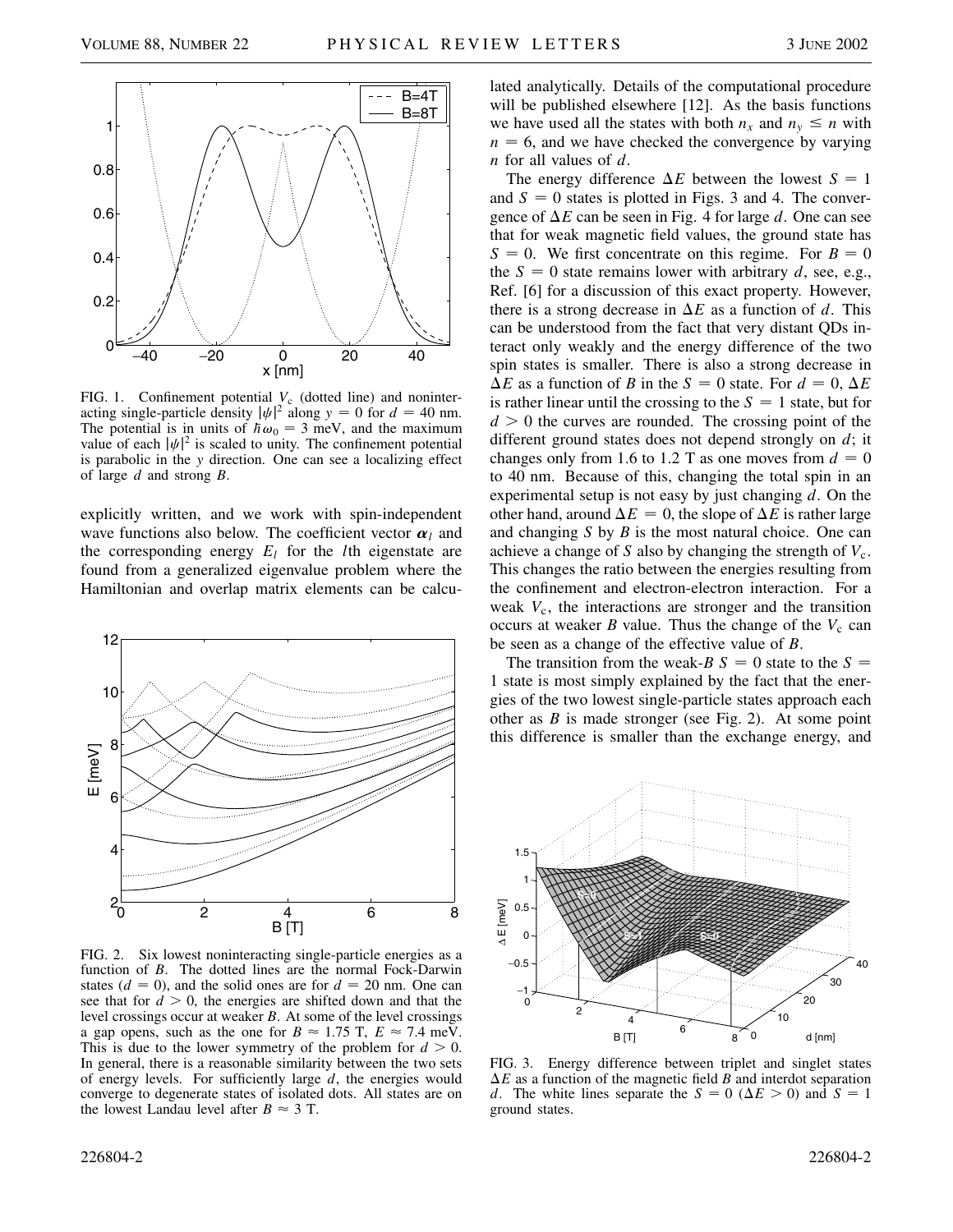

FIG. 4.  $\Delta E$  for a fixed  $d = 26.736$  nm [13]. The effect of the Zeeman energy  $E_Z$  is also shown. The difference between expansions with  $n = 5$  and 6 is only around 1  $\mu$ eV. One can see that the second  $S = 0$  state disappears for even a weak  $E_Z$ .

the system spin-polarizes. One can see that also for this state,  $\Delta E$  decreases strongly as a function of *d*.

There exists a second region of  $S = 0$  ground state around  $B \approx 6$  T at  $d = 0$ . The question whether this state terminates at large *d* remains open, as the energy differences at  $d > 40$  nm are smaller than the error made in the expansion. The existence of this  $S = 0$ state for a small value of *d* can be understood on the basis of a parabolic two-electron QD, which can be shown to have the exact wave function of the form  $\Psi = (x_{12} + iy_{12})^m f(r_{12}) e^{-(r_1^2 + r_2^2)/2}$ , where *m* is the relative angular momentum and *f* is a correlation factor [14]. The simple form is due to the separation of the center of mass and relative motion of the electrons. For  $B = 0$ the ground state has  $m = 0$  (and  $S = 0$ ), and when *B* is made stronger, the ground state *m* has increasing positive integer values. These transitions happen because the larger *m* states have smaller Coulomb repulsion between the electrons, and as the single-particle energies group together to form the lowest Landau level, it is favorable to move to larger *m*. The second  $S = 0$  region in Fig. 3 corresponds to  $m = 2$ . It is surprising that the second  $S = 0$  region extends to such a large *d*. For example, at  $B = 4.5$  T and  $d = 35$  nm the two QDs of a QDM are rather decoupled (see Fig. 5), but still the  $S = 0$  state remains the ground state. To analyze the structure of this state for small and large values of *d*, we have located the vortices of  $\Psi$ . This can be done by finding the zeros of  $\Psi$ and studying the change in the phase of  $\Psi$  in going around each of the zeros. A surprising finding is that for both large  $d$  and  $d = 0$  there are two vortices at both electron locations; see Fig. 6 for an example. The particles are thus composite particles of an electron and two flux quanta, in similar fashion as in the composite fermion (CF) theory [15]. The most remarkable feature of the finding is the stability of composite particles against the change of *d*.



FIG. 5.  $|\Psi[(x, y), (d/2, 0)]|^2$  for the state  $S = 0$  at  $B = 4.5$  T and  $d = 35$  nm. The contour spacing is uniform. We mark with a plus the fixed electron on the right-hand QD. One can see that the electron density is localized to the left QD. There is only a small deformation from circular symmetry. Notice that the effective interdot distance is much larger than *d* due to the Coulomb repulsion of the electrons.

We have done a similar analysis for the  $S = 1$  state at  $B = 3$  T and various values of d. We found that the many-body state again consists of composite particles, but this time there is only one flux quantum per electron. One should note that for an odd number of flux quanta per electron, the wave function changes sign when the particles are exchanged, corresponding to  $S = 1$ . Similarly, for even flux numbers the state has  $S = 0$ .

If one expands  $|\Psi|^2$  for small  $r_{12}$ , one obtains

$$
|\Psi|^2 \propto r_{12}^{2m} + \frac{C}{m + \frac{1}{2}} r_{12}^{2m+1} + \mathcal{O}(r_{12}^{2m+2}), \quad (4)
$$

where *C* is the scaled strength of the Coulomb interaction [11], and  $m \ge 0$  is the number of flux quanta per electron. One can see that for larger *m* values, the density grows more slowly as a function of *r*<sup>12</sup> (see Fig. 6). One should



FIG. 6.  $|\Psi[(x, y), (d/2, 0)]|^2$  for the state  $S = 0$  at  $B = 6$  T and  $d = 10$  nm. The arrows (rotated for clarity) depict the two flux quanta at the electron fixed at  $x > 0$  minimum of  $V_c$ .